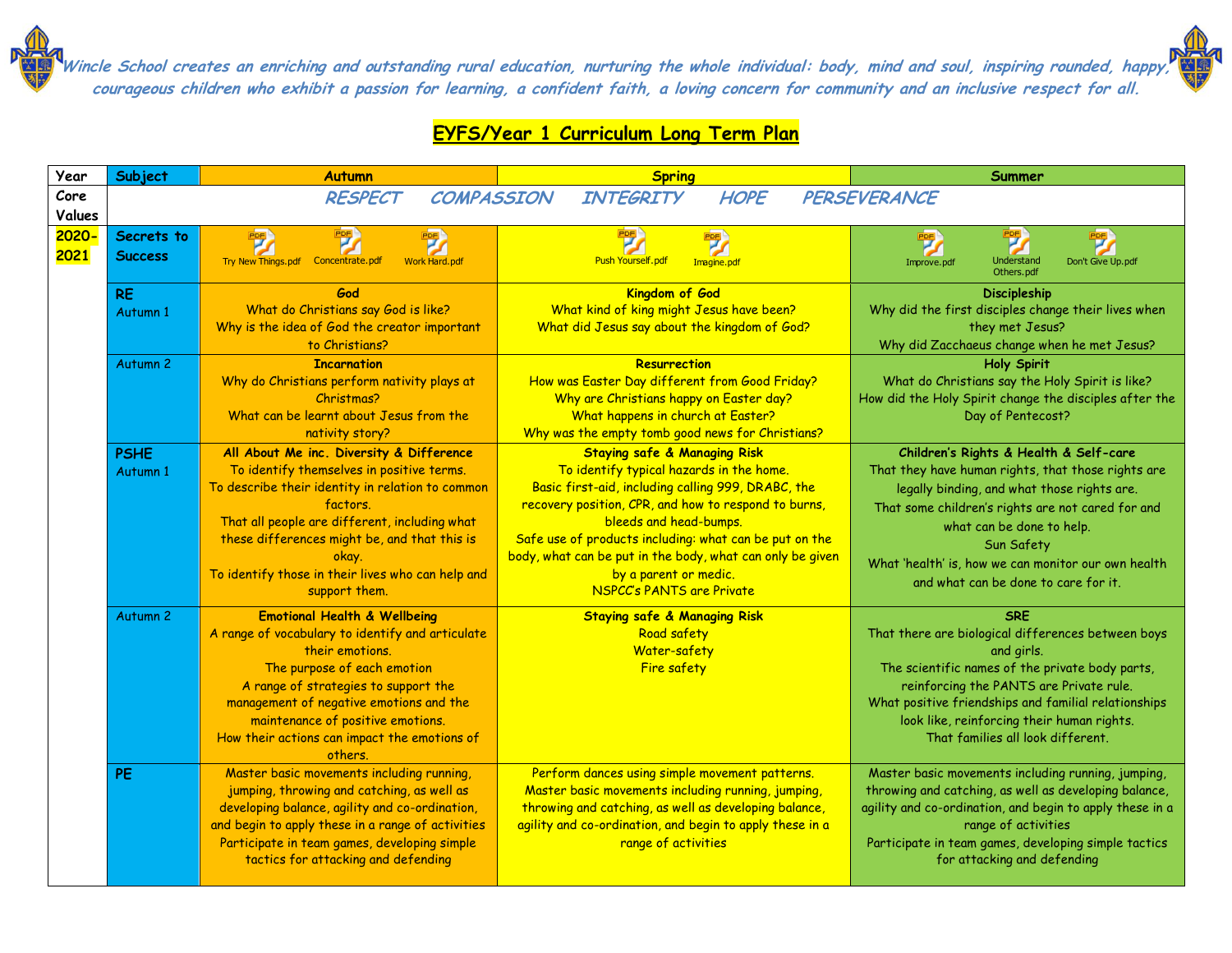| <b>History</b> | Dig for victory: World War II<br>Events beyond living memory that are<br>significant nationally or globally.<br>Lives of significant individuals in the past who<br>have contributed to national and<br>international achievements - Winston Churchill                                                                                                                                                                                                                                                                                                                                                    | Significant historical events, people and places in their<br>own locality.<br><b>Changes within living memory</b><br>History of the River Dane                                                                                                                                                                                                                                                                                                                                                                                                                                                                                                                                   | Olympics throughout the past<br>Events beyond living memory that are significant<br>nationally or globally                                                                                                                                                                                                                                                                                                                                                                                                         |
|----------------|-----------------------------------------------------------------------------------------------------------------------------------------------------------------------------------------------------------------------------------------------------------------------------------------------------------------------------------------------------------------------------------------------------------------------------------------------------------------------------------------------------------------------------------------------------------------------------------------------------------|----------------------------------------------------------------------------------------------------------------------------------------------------------------------------------------------------------------------------------------------------------------------------------------------------------------------------------------------------------------------------------------------------------------------------------------------------------------------------------------------------------------------------------------------------------------------------------------------------------------------------------------------------------------------------------|--------------------------------------------------------------------------------------------------------------------------------------------------------------------------------------------------------------------------------------------------------------------------------------------------------------------------------------------------------------------------------------------------------------------------------------------------------------------------------------------------------------------|
| Geography      | <b>Location knowledge:</b><br>Name, locate and identify characteristics of<br>the four countries and capital cities of the<br>United Kingdom and its surrounding seas.                                                                                                                                                                                                                                                                                                                                                                                                                                    | Our local area. Location knowledge:<br>Use simple compass directions (North, South, East and<br>West) and locational and directional language (e.g. near<br>and far; left and right) to describe the location of<br>features and routes on a map                                                                                                                                                                                                                                                                                                                                                                                                                                 | Place knowledge: Carnivals and well<br>dressings/Olympics<br>Name and locate the world's seven continents and five<br>oceans<br>Name, locate and identify characteristics of the four<br>countries and capital cities of the United Kingdom and<br>its surrounding seas                                                                                                                                                                                                                                            |
| <b>Science</b> | <b>Working Scientifically</b><br><b>Seasonal Changes</b><br>Observe changes across the four seasons<br>Observe and describe weather associated with<br>the seasons and how day length varies.<br><b>Everyday materials</b><br>Distinguish between an object and the material<br>from which it is made<br>Identify and name a variety of everyday<br>materials.<br>Describe the simple physical properties of a<br>variety of everyday materials<br>Compare and group together a variety of<br>everyday materials.<br>Find out how the shapes of solid objects made<br>from some materials can be changed. | <b>Working Scientifically</b><br><b>Seasonal Changes</b><br>Observe changes across the four seasons<br>Observe and describe weather associated with the<br>seasons and how day length varies.<br><b>Animals including humans</b><br>Identify and name a variety of common animals that are<br>birds, fish, amphibians, reptiles, mammals and<br>invertebrates<br>Identify and name a variety of common animals that are<br>carnivores, herbivores and omnivores<br>Describe and compare the structure of a variety of<br>common animals.<br>Identify, name, draw and label the basic parts of the<br>human body and say which part of the body is associated<br>with each sense. | <b>Working Scientifically</b><br><b>Seasonal Changes</b><br>Observe changes across the four seasons<br>Observe and describe weather associated with the<br>seasons and how day length varies.<br><b>Plants</b><br>Identify and name a variety of common plants,<br>including garden plants, wild plants and trees, and<br>those classified as deciduous and evergreen<br>Identify and describe the basic structure of a variety<br>of common flowering plants, including roots,<br>stem/trunk, leaves and flowers. |
| <b>DT</b>      | Using different materials to make a shelter<br>for a family in WWII<br>Take inspiration from design throughout history<br>Design, make, evaluate and improve<br>Master practical skills: Materials                                                                                                                                                                                                                                                                                                                                                                                                        | <b>Moving person</b><br>Take inspiration from design throughout history<br>Design, make, evaluate and improve<br><b>Master practical skills: Mechanics</b>                                                                                                                                                                                                                                                                                                                                                                                                                                                                                                                       | Textiles - carnival costumes<br>Take inspiration from design throughout history<br>Design, make, evaluate and improve<br>Master practical skills: Textiles                                                                                                                                                                                                                                                                                                                                                         |
| <b>ART</b>     | Printing using different materials<br>Develop ideas.<br>Master techniques: printing<br>Take inspiration from the greats                                                                                                                                                                                                                                                                                                                                                                                                                                                                                   | Painting patterns of animals<br><b>Drawing local area</b><br>Develop ideas.<br>Master techniques: painting/drawing<br>Take inspiration from the greats                                                                                                                                                                                                                                                                                                                                                                                                                                                                                                                           | Textiles - carnival costumes<br><b>Collage/mosaics for well dressings</b><br>Develop ideas.<br>Master techniques: collage/textiles<br>Take inspiration from the greats                                                                                                                                                                                                                                                                                                                                             |
| <b>Music</b>   | Rhythmic development - drumming<br>Pitch development - vocal work                                                                                                                                                                                                                                                                                                                                                                                                                                                                                                                                         | Glockenspiels - colour reading                                                                                                                                                                                                                                                                                                                                                                                                                                                                                                                                                                                                                                                   | <b>Instrumentation</b><br>Music for stories                                                                                                                                                                                                                                                                                                                                                                                                                                                                        |
| English        | Text/Genre focuses to link with topics:                                                                                                                                                                                                                                                                                                                                                                                                                                                                                                                                                                   | Text/Genre focuses to link with topics:                                                                                                                                                                                                                                                                                                                                                                                                                                                                                                                                                                                                                                          | Text/Genre focuses to link with topics:                                                                                                                                                                                                                                                                                                                                                                                                                                                                            |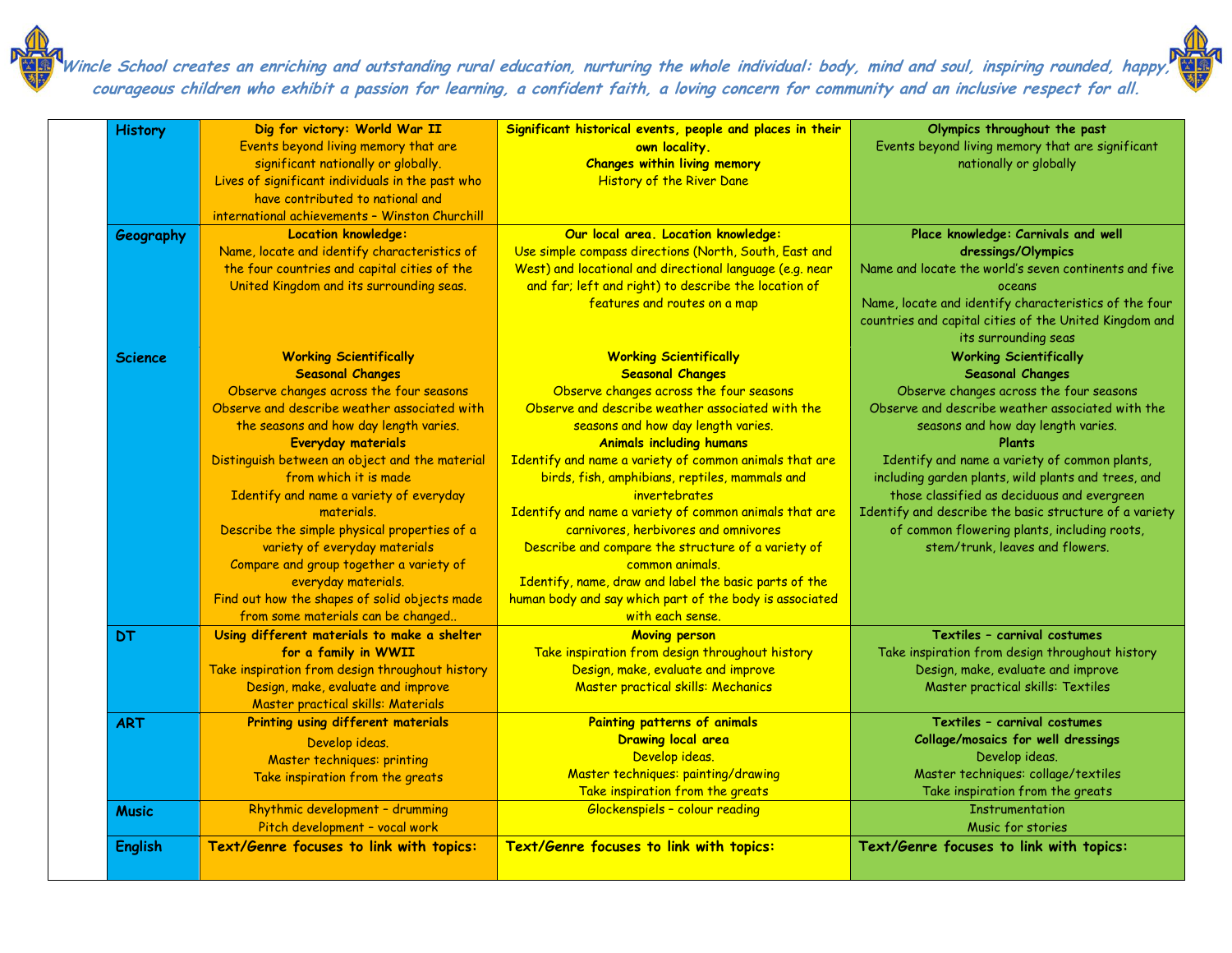|                  | Curriculum                   |                                                                                                                                                                                                                                                                                                                                       |                                                                                                                                                                                                                                                                                                                                                                                                                 |                                                                                                                                                                                                                                                                                                                                            |
|------------------|------------------------------|---------------------------------------------------------------------------------------------------------------------------------------------------------------------------------------------------------------------------------------------------------------------------------------------------------------------------------------|-----------------------------------------------------------------------------------------------------------------------------------------------------------------------------------------------------------------------------------------------------------------------------------------------------------------------------------------------------------------------------------------------------------------|--------------------------------------------------------------------------------------------------------------------------------------------------------------------------------------------------------------------------------------------------------------------------------------------------------------------------------------------|
| Year             | enrichment<br>Subject        |                                                                                                                                                                                                                                                                                                                                       |                                                                                                                                                                                                                                                                                                                                                                                                                 | Summer                                                                                                                                                                                                                                                                                                                                     |
| Core<br>Values   |                              | <b>RESPECT</b><br><b>COMPASSION</b>                                                                                                                                                                                                                                                                                                   | <b>INTEGRITY</b><br><b>HOPE</b>                                                                                                                                                                                                                                                                                                                                                                                 | PERSEVERANCE                                                                                                                                                                                                                                                                                                                               |
| $2021 -$<br>2022 | Secrets to<br><b>Success</b> | Try New Things.pdf    Concentrate.pdf<br>Work Hard.pdf                                                                                                                                                                                                                                                                                | <b>Push Yourself.pdf</b><br>Imagine.pdf                                                                                                                                                                                                                                                                                                                                                                         | Understand<br>Don't Give Up.pdf<br>Improve.pdf<br>Others.pdf                                                                                                                                                                                                                                                                               |
|                  | <b>RE</b><br>Autumn 1        | <b>Good News</b><br>What good news stories did Jesus tell?<br>Establish what good news is.<br>How does the Bible show Jesus living his life as<br>good news?                                                                                                                                                                          | <b>Forgiveness</b><br>Why do people say sorry?<br>Why do Christians say 'it doesn't matter' when people<br>make mistakes?<br>Why did Jonah change his mind? (Jonah Chapters 1-3)<br>How does prayer help Christians start again?                                                                                                                                                                                | Creation<br>What does the creation story teach Christians about<br>God?<br>How did Adam and Eve spoil creation in Genesis?<br>Why do Christians look after their local environment?                                                                                                                                                        |
|                  | Autumn <sub>2</sub>          | <b>Christian Community</b><br>What is the church? Why is the local church<br>linked to our school?<br>How do Christians worship God in church?<br>Why is the Bible important to Christians?<br>What do Christians mean when they use the<br>word church?                                                                              | <b>Salvation</b><br>Why do Christians put three crosses in an Easter garden?<br>How is the cross an important symbol for Christians?<br>What do Christians believe about salvation?                                                                                                                                                                                                                             | <b>Judaism</b><br>Why is Joseph important to Jewish people?<br>How do Jews show love for God in everyday life?<br>Why is the escape from Egypt important to Jewish<br>people?                                                                                                                                                              |
|                  | <b>PSHE</b><br>Autumn 1      | All About Me inc. Diversity & Difference<br>To identify themselves in positive terms.<br>To describe their identity in relation to common<br>factors.<br>That all people are different, including what<br>these differences might be, and that this is<br>okay.<br>To identify those in their lives who can help and<br>support them. | <b>Staying safe &amp; Managing Risk</b><br>To identify typical hazards in the home.<br>Basic first-aid, including calling 999, DRABC, the<br>recovery position, CPR, and how to respond to burns,<br>bleeds and head-bumps.<br>Safe use of products including: what can be put on the<br>body, what can be put in the body, what can only be given<br>by a parent or medic.<br><b>NSPCC's PANTS are Private</b> | Children's Rights & Health & Self-care<br>That they have human rights, that those rights are<br>legally binding, and what those rights are.<br>That some children's rights are not cared for and<br>what can be done to help.<br>Sun Safety<br>What 'health' is, how we can monitor our own health<br>and what can be done to care for it. |
|                  | Autumn <sub>2</sub>          | <b>Emotional Health &amp; Wellbeing</b><br>A range of vocabulary to identify and articulate<br>their emotions.<br>The purpose of each emotion<br>A range of strategies to support the<br>management of negative emotions and the<br>maintenance of positive emotions.<br>How their actions can impact the emotions of<br>others.      | <b>Staying safe &amp; Managing Risk</b><br>Road safety<br>Water-safety<br>Fire safety                                                                                                                                                                                                                                                                                                                           | <b>SRE</b><br>That there are biological differences between boys<br>and girls.<br>The scientific names of the private body parts,<br>reinforcing the PANTS are Private rule.<br>What positive friendships and familial relationships<br>look like, reinforcing their human rights.<br>That families all look different.                    |
|                  | PE                           | Master basic movements including running,<br>jumping, throwing and catching, as well as<br>developing balance, agility and co-ordination,                                                                                                                                                                                             | Perform dances using simple movement patterns.<br>Master basic movements including running, jumping,<br>throwing and catching, as well as developing balance,                                                                                                                                                                                                                                                   | Master basic movements including running, jumping,<br>throwing and catching, as well as developing balance,<br>agility and co-ordination, and begin to apply these in a                                                                                                                                                                    |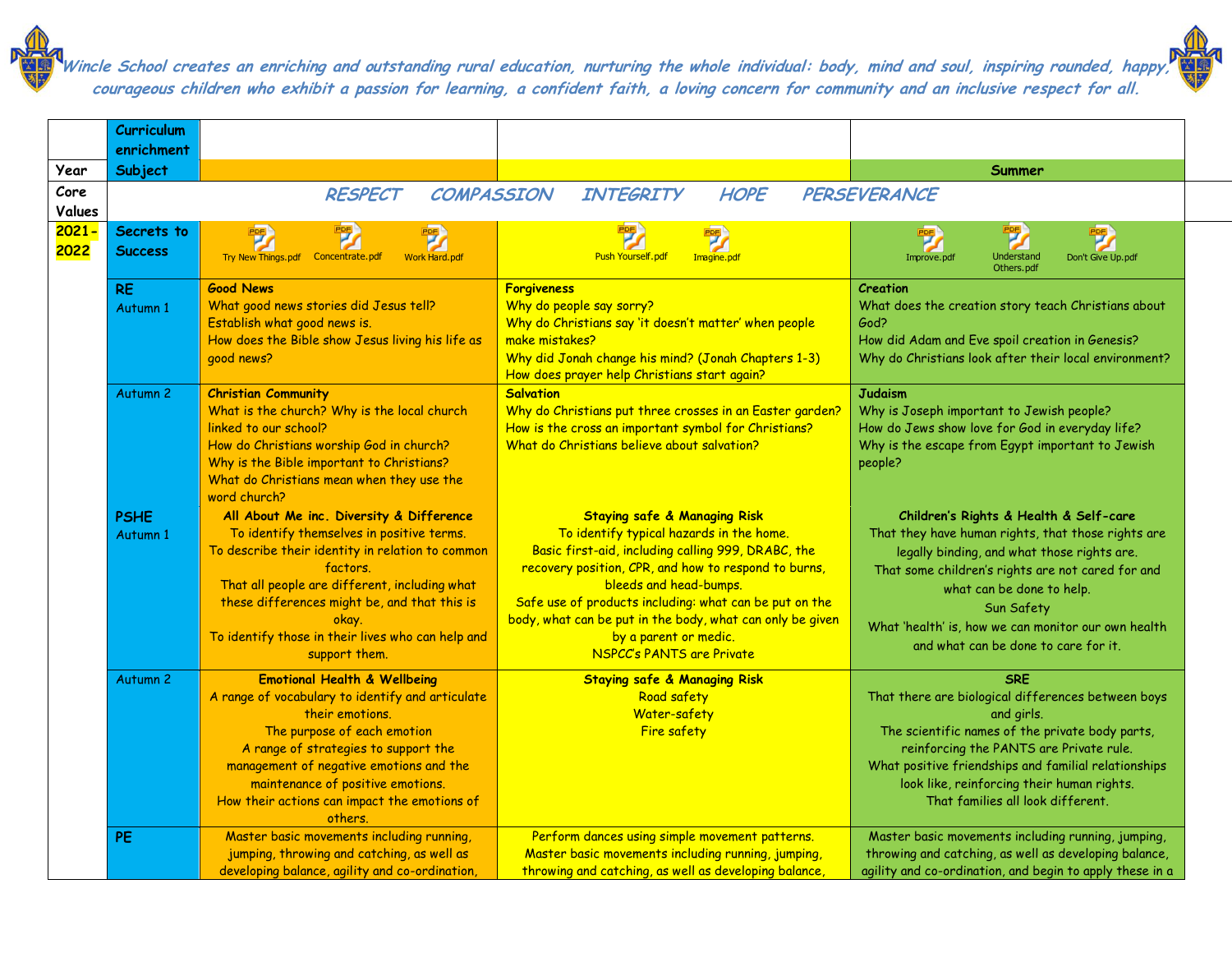|                | and begin to apply these in a range of activities<br>Participate in team games, developing simple<br>tactics for attacking and defending                                                                                                                                                                                                                                                                                                                                                                                                                                                                 | agility and co-ordination, and begin to apply these in a<br>range of activities                                                                                                                                                                                                                                                                                                                                                                                                                                                                                                                                                                                                  | range of activities<br>Participate in team games, developing simple tactics<br>for attacking and defending                                                                                                                                                                                                                                                                                                                                                                                                  |
|----------------|----------------------------------------------------------------------------------------------------------------------------------------------------------------------------------------------------------------------------------------------------------------------------------------------------------------------------------------------------------------------------------------------------------------------------------------------------------------------------------------------------------------------------------------------------------------------------------------------------------|----------------------------------------------------------------------------------------------------------------------------------------------------------------------------------------------------------------------------------------------------------------------------------------------------------------------------------------------------------------------------------------------------------------------------------------------------------------------------------------------------------------------------------------------------------------------------------------------------------------------------------------------------------------------------------|-------------------------------------------------------------------------------------------------------------------------------------------------------------------------------------------------------------------------------------------------------------------------------------------------------------------------------------------------------------------------------------------------------------------------------------------------------------------------------------------------------------|
| <b>History</b> | The local area - If you go down to the<br>mill/farm today.<br><b>Changes within living memory</b>                                                                                                                                                                                                                                                                                                                                                                                                                                                                                                        | People who help us - Florence Nightingale<br>Lives of significant individuals in the past who have<br>contributed to national and international achievements                                                                                                                                                                                                                                                                                                                                                                                                                                                                                                                     | Around the world in 80 days - history of the first<br>flight - Wright Brothers<br>Events beyond living memory that are significant<br>nationally or globally.                                                                                                                                                                                                                                                                                                                                               |
| Geography      | The local area - If you go down to the<br>mill/farm today.<br>Use aerial photographs and plan perspectives to<br>recognise landmarks and basic human and<br>physical features; devise a simple map; and use<br>and construct basic symbols in a key<br>Use simple fieldwork and observational skills to<br>study the geography of their school<br>and its grounds and the key human and physical<br>features of its surrounding environment.                                                                                                                                                             | Map skills<br>Use simple compass directions (North, South, East and<br>West) and locational and directional language (e.g. near<br>and far; left and right) to describe the location of<br>features and routes on a map                                                                                                                                                                                                                                                                                                                                                                                                                                                          | Around the world in 80 days - Rainforests.<br>Name and locate the world's seven continents and five<br>oceans<br>Name, locate and identify characteristics of the four<br>countries and capital cities of the United Kingdom and<br>its surrounding seas                                                                                                                                                                                                                                                    |
| <b>Science</b> | <b>Working Scientifically</b><br><b>Seasonal Changes</b><br>Observe changes across the four seasons<br>Observe and describe weather associated with<br>the seasons and how day length varies.<br><b>Everyday materials</b><br>Distinguish between an object and the material<br>from which it is made<br>Identify and name a variety of everyday<br>materials.<br>Describe the simple physical properties of a<br>variety of everyday materials<br>Compare and group together a variety of<br>everyday materials.<br>Find out how the shapes of solid objects made<br>from some materials can be changed | <b>Working Scientifically</b><br><b>Seasonal Changes</b><br>Observe changes across the four seasons<br>Observe and describe weather associated with the<br>seasons and how day length varies.<br><b>Animals including humans</b><br>Identify and name a variety of common animals that are<br>birds, fish, amphibians, reptiles, mammals and<br>invertebrates<br>Identify and name a variety of common animals that are<br>carnivores, herbivores and omnivores<br>Describe and compare the structure of a variety of<br>common animals.<br>Identify, name, draw and label the basic parts of the<br>human body and say which part of the body is associated<br>with each sense. | <b>Working Scientifically</b><br><b>Seasonal Changes</b><br>Observe changes across the four seasons<br>Observe and describe weather associated with the<br>seasons and how day length varies.<br>Plants<br>Identify and name a variety of common plants,<br>including garden plants, wild plants and trees, and<br>those classified as deciduous and evergreen<br>Identify and describe the basic structure of a variety<br>of common flowering plants, including roots,<br>stem/trunk, leaves and flowers. |
| <b>DT</b>      | Farm/mill machinery<br>Take inspiration from design throughout history<br>Design, make, evaluate and improve<br>Master practical skills: construction                                                                                                                                                                                                                                                                                                                                                                                                                                                    | The lady with the lamp<br>Take inspiration from design throughout history<br>Design, make, evaluate and improve<br>Master practical skills: electronics                                                                                                                                                                                                                                                                                                                                                                                                                                                                                                                          | <b>Celebration food</b><br>Take inspiration from design throughout history<br>Design, make, evaluate and improve<br>Master practical skills: food.                                                                                                                                                                                                                                                                                                                                                          |
| <b>ART</b>     | <b>Charles Tunnicliffe</b><br>Develop ideas.<br>Master techniques: printing, painting<br>Take inspiration from the greats                                                                                                                                                                                                                                                                                                                                                                                                                                                                                | <b>Colour and monochrome</b><br>Develop ideas.<br>Master techniques: colour mixing and the impact of<br>colour on our visual enjoyment of the world around us<br>Take inspiration from the greats like Lowry                                                                                                                                                                                                                                                                                                                                                                                                                                                                     | How air balloons/Carnival<br>Develop ideas.<br>Master techniques: sculpture<br>Take inspiration from the greats                                                                                                                                                                                                                                                                                                                                                                                             |
| <b>Music</b>   | Rhythmic development - drumming                                                                                                                                                                                                                                                                                                                                                                                                                                                                                                                                                                          | Glockenspiels - colour reading                                                                                                                                                                                                                                                                                                                                                                                                                                                                                                                                                                                                                                                   | <b>Instrumentation</b>                                                                                                                                                                                                                                                                                                                                                                                                                                                                                      |